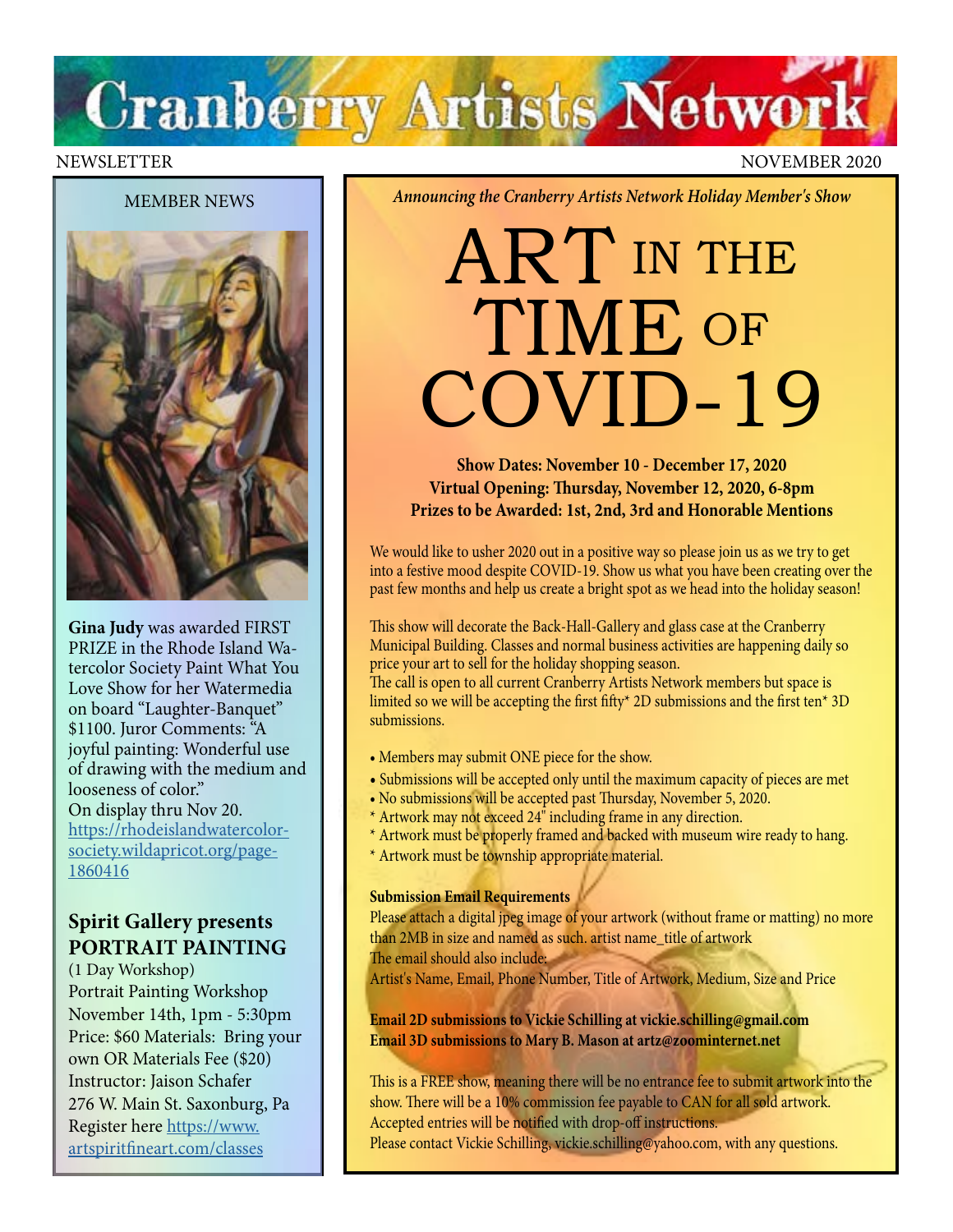#### MEMBER NEWS

**Brad Page's** oil painting "Power" finished 2nd in the painting category at the Associated Artists of Butler County Nature and Wildlife show.



**Mary B. Mason** with her PSA artwork window display during the Coraopolis Fall Festival.



**Jan Jay** - Here is a piece that I also have done to help with a little bit of understanding of what I am doing with paper and ink.





## **NOVEMBER FEATURED ARTISTS WELCOME TO OUR NEWEST CAN MEMBERS!**



**Douglas H. Brown [dougbrownwc.com](http://dougbrownwc.com)**

A Pittsburgh native, I attended the Pittsburgh Art Institute. After pursuing a career as a package designer and free lance artist for more than 40 tears in Northeastern Pennsylvania, I returned to the area recently. I am a signature member and past president of the Pennsylvania En Plein Society. For the past 20 years I have taught watercolor classes and shared my love of the beauty of colors with hundreds of students in group and individual classes. Currently I teach in Sewickley, Bellvue, North Hills, Beaver and Aliquippa. I enjoy doing watercolor demonstrations and workshops that I feel are beneficial to both beginners and more advanced students. I have been privileged to serve as jurist for many shows. I have had exhibitions in many areas of Pennsylvania, New Jersey, New York, Connecticut and Florida. Published in the Watercolor Magic Magazine Summer 1994, Spring 1996, Autumn 1998 and Fall 2000.



## **Sherrie Dunlap Gallagher**

I am a award-wining nonprofit fundraising and public relations professional with over a decade of experience. I earned a BA in Communication and Sociology from Saint Vincent College and a dual MBA and Master of Sustainability from Chatham University. I've studied black and white film photography and printing as well as documentary photography in France. In the 11 years since my undergraduate graduation, I have had two full gallery solo photography shows, one on the subject of France and another on Prague. My "In between the Cobbles" show on Prague featured both photography and the poetry written during my post-grad professional studies of photography and screen writing at Charles University in Prague, Czech Republic. Both shows sold pieces and I have also sold the single pieces I have entered in smaller regional or gallery exhibits and contests. I've been hired to do professional headshots, graduating senior photos, engagement shoots, and family photo shoots. I love to photograph nature and shoot in natural light, exploring textures and light. Most recently I was awarded first place in photography by the Associated Artists of Butler County in their Wildlife & Nature exhibit.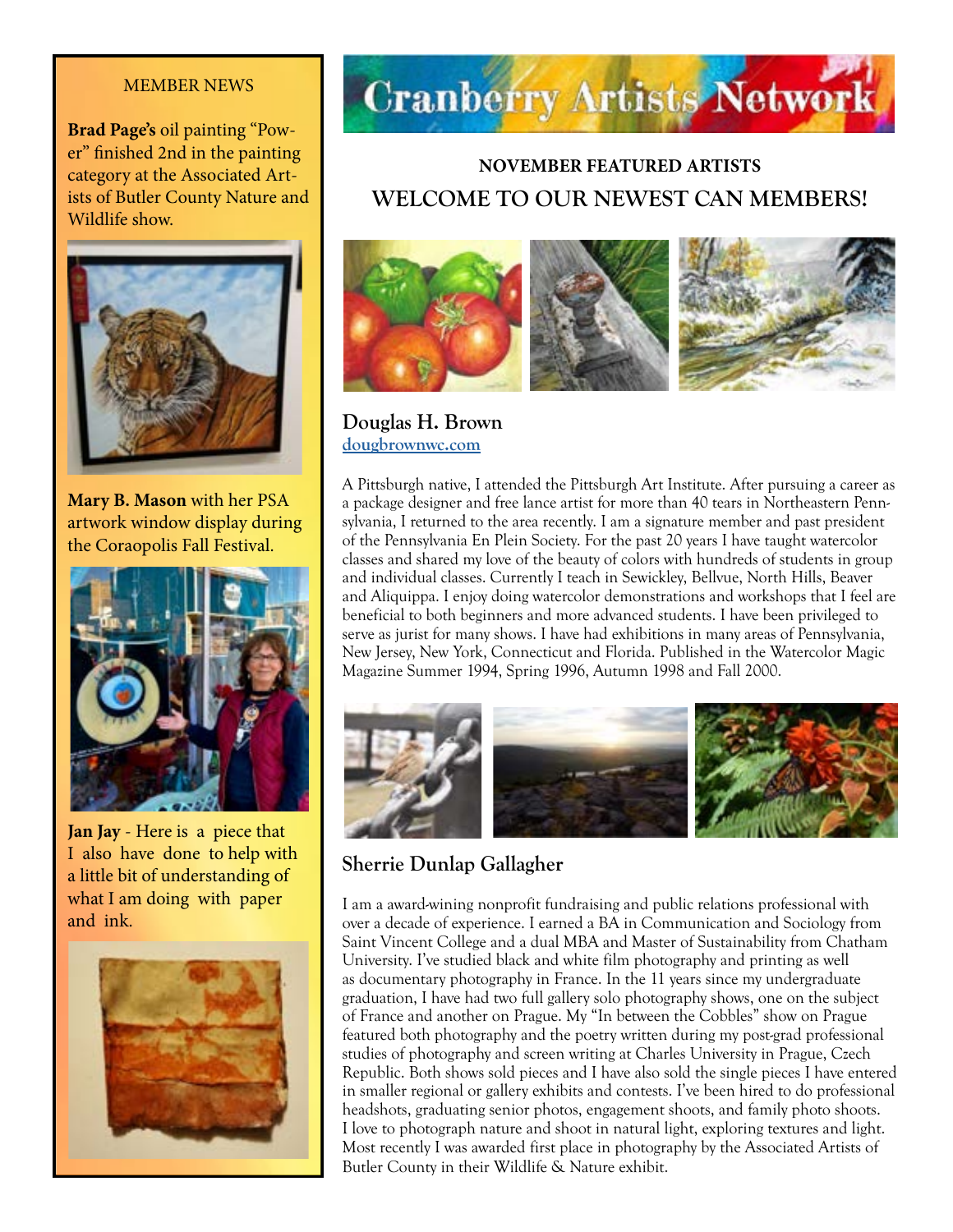

## **NOVEMBER FEATURED ARTISTS (Cont'd) WELCOME TO OUR NEWEST CAN MEMBERS!**



#### **Jim Gregio [FaceBook @ Jim Gregio Photography](https://www.facebook.com/Jim-Gregio-Photography-110173990696605/)**

Retirement has allowed me time to pursue my love of photography, especially capturing majestic eagles right along the Beaver River. We started a Facebook group Bald Eagles of Big Rock Group and initiated many park improvements to benefit the community and bring awareness to the amazing wildlife. Four of my photographs were chosen to be published by the Naturalist's Notebook site, chosen from selections submitted from all over North America. In the future I plan on shooting landscapes and waterfalls while continuing to focus on wildlife.



## **Pam Gregio**

I work a heavy schedule in the financial technology field and pursue art as a passion. Recent life events have made me realize the importance of prioritizing my art. I would love to experience new perspectives and learn from such a great group of artists. I have several connections with the Cranberry Artist Network. My first art lesson was with Dona Boots (too long ago) and currently I am studying with Lorrie Anne Gariboldi-Minicozzi, both are amazing artists that truly made a huge impact on me. I did take Fine Arts electives while majoring in Business at Penn State Main and had a charcoal drawing selected for a student exhibit in the Palmer Museum of Art. I have experience in oil, pastel and watercolor but most recently I have worked in graphite and charcoal.

#### MEMBER NEWS

LIFT IN SONG, **[Elizabeth](http://douglasartgallery.com/)  [Asche Douglas's](http://douglasartgallery.com/)** mixed media composition of a male vocalist, received a Merit Award in the 2020 Mr. Fred Rogers Juried Exhibition at the Latrobe (PA) Art Center which was on view throughout the month of September.



This November **[James](http://jamestobinart.com) and [Debbie Tobin](http://debratobinart.com)** will be among the artists with artwork on display for the Art of Coffee show at Wunderbar in Harmony, PA They are also among the artists in the North Hills Art Center Crisis Center North Show on view and for sale through 11/6.

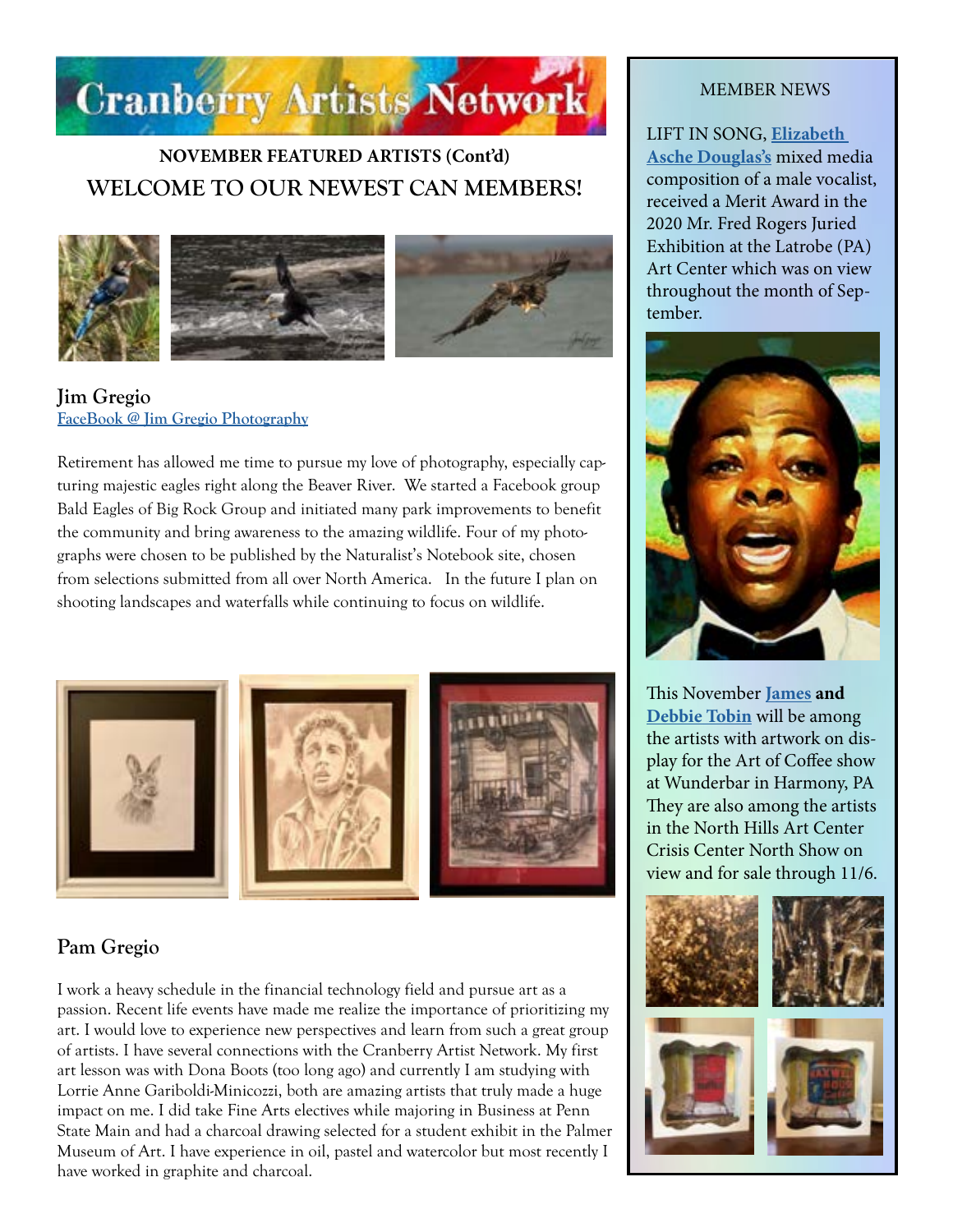#### MEMBER NEWS

**Brian Payne's** 2021 Calendars are now on sale for preorder on his website! Also available fine art, cards, ornaments, and mugs. [brianpaynestudio.com/shop](http://brianpaynestudio.com/shop)



Here are some of **Patricia Young's** most recent pastel plein aire paintings. All are 12x18



Beechwood Farms. 12x18



North Park Lake near boathouse



Pittsburgh Botanic Garden



## **NOVEMBER FEATURED ARTISTS (Cont'd) WELCOME TO OUR NEWEST CAN MEMBERS!**



**Cynthia M. Sciandra <https://www.messyelephant.com/>**

I love to experiment and I am in awe of the natural world! After working and studying in Japan for a year, I am inspired by (Nature's True Heart). With my art, I want to capture essence of a nature. Every flora and fauna has their own spirit, their own soul. It is our job to honor and protect this precious world, so I donate 10% of all my profits to Animal Rescue and I host emergency wildlife auctions (100% donations to emergency animal funds/trusts).



## **Free Webinar! Use Blogging to Build Your Art Business with Becky Sciullo of Artisan Advantage Tuesday, November 10th • 12 pm or 7 pm**

Registration is now open for How to Use Blogging to Build Your Art Business. This free presentation will explain how to use blogging to create an effective marketing system for your visual art. All participants will also receive a complimentary "How to set up your blog" guide.

This presentation uses my personal experience and real-life examples to outline a system any visual artist can use. The information is relevant for many popular web platforms such as WordPress, Weebly, Squarespace, or FASO. Learn how to consistently share work with an audience across various marketing channels such as social media and email marketing using an easy to use blogging platform as the driver for your business.

My goal is for you to gain a new enthusiasm for building a web presence, whether you are starting from scratch or improving upon an existing website. I will offer tools and advice for starting and maintaining this system in a manageable way.

**Reserve your spot by clicking on your preferred session timeslot at** [https://www.artisan-advantage.com/free-november-webinar-blog](https://www.artisan-advantage.com/free-november-webinar-blogging-to-build-your-art-business/?fbclid=IwAR0COYN2iJqyk4q1uJvad2nNy3ThN2fs3IREV1L7Vp8c3O95Eb1C-c32zvg)[ging-to-build-your-art-business/?fbclid=IwAR0COYN2iJqyk4q1uJvad2nNy-](https://www.artisan-advantage.com/free-november-webinar-blogging-to-build-your-art-business/?fbclid=IwAR0COYN2iJqyk4q1uJvad2nNy3ThN2fs3IREV1L7Vp8c3O95Eb1C-c32zvg)[3ThN2fs3IREV1L7Vp8c3O95Eb1C-c32zvg](https://www.artisan-advantage.com/free-november-webinar-blogging-to-build-your-art-business/?fbclid=IwAR0COYN2iJqyk4q1uJvad2nNy3ThN2fs3IREV1L7Vp8c3O95Eb1C-c32zvg)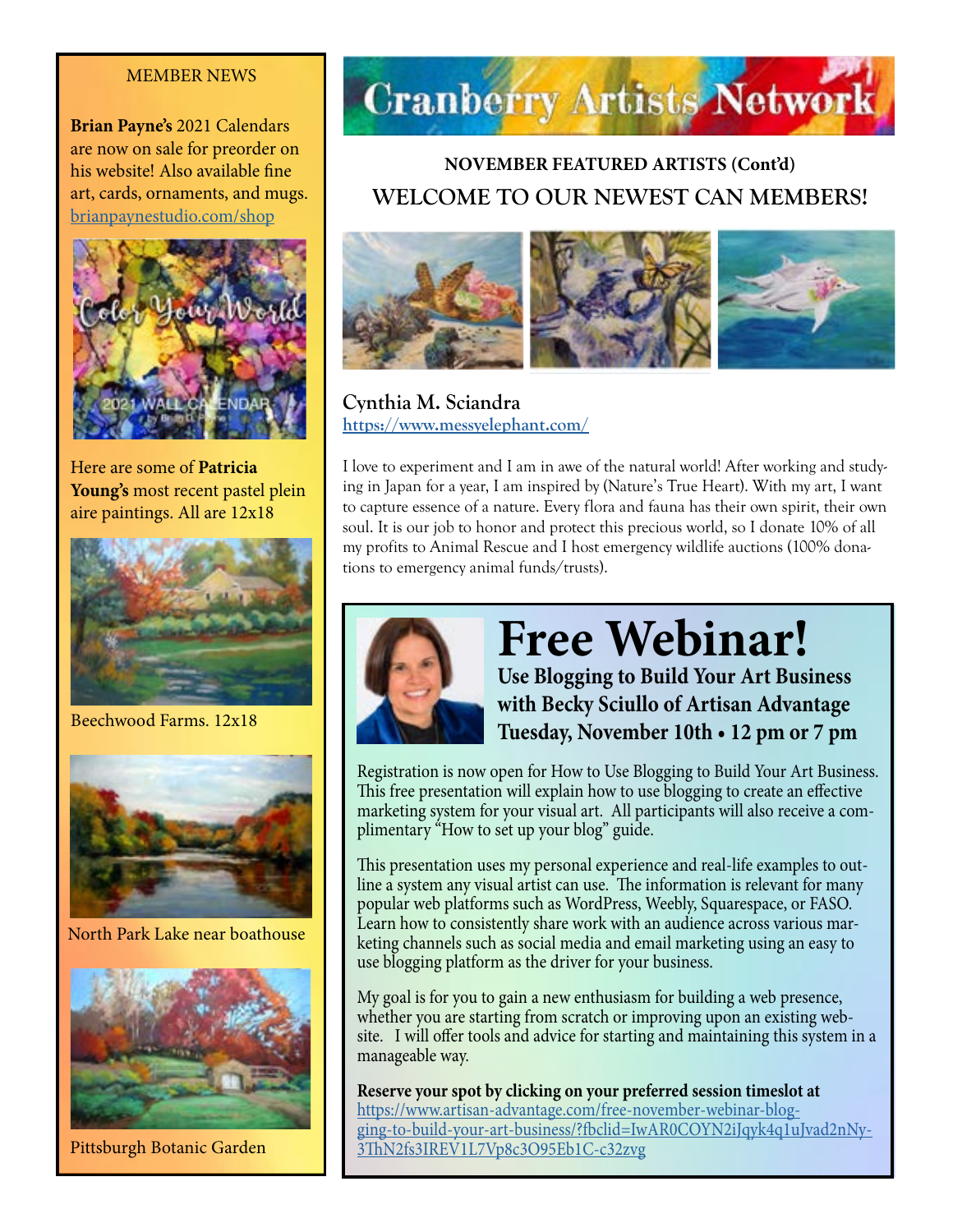

## **NOVEMBER FEATURED ARTISTS (Cont'd) WELCOME TO OUR NEWEST CAN MEMBERS!**

## **Sally Tennant**

I have always been interested in painting, sculpting and all things art. My mother is a full time artist and I draw much of my inspiration and talent from her. Aside from a natural inclination, I completed a minor in art from University of Lafayette Louisiana and was in the top 10% of the class. I currently work with acrylic and mixed media on canvas to create landscape scenes, abstracts as well as whimsical pieces for children.

After relocating to PA in 2019, I started painting in earnest this past January and planned to apply to several local art shows and display my work in several shops however due the CoronaVirus all of this has been put on hold until 2021. While I might be premature in my application due to a lack of sales and exposure, I did not want to miss the opportunity to apply to the Cranberry Artist network as I would love







the chance to connect with other artists in the area and be more involved in the art community.

### **Kenneth Yoest**

I am a retired engineer for 13 years. Into watercolors and attending art classes for over 10 years. Had some of my work displayed at North Hills Art Center. Just discovered I enjoy making short videos as well. For more info check out my facebook page. One of the videos is about my attempt to making a portraiture in acrylic.





#### MEMBER NEWS

**Alicia Stankay** just published her seventh book, Sarah's Journey: Adventure in Old Economy Village. It's the second in the series about the living history museum in Ambridge, PA, her hometown. This coming of age book features teen Sarah Jeffers as she struggles with the feeling of not belonging. Although she's involved with volunteering as a summer helper in the Village and pulled into her sister's problems, her main goal is to find the portal into the past where she believes she belongs.

The first book is titled Cathi and Katrina: Adventure in Old Economy Village.